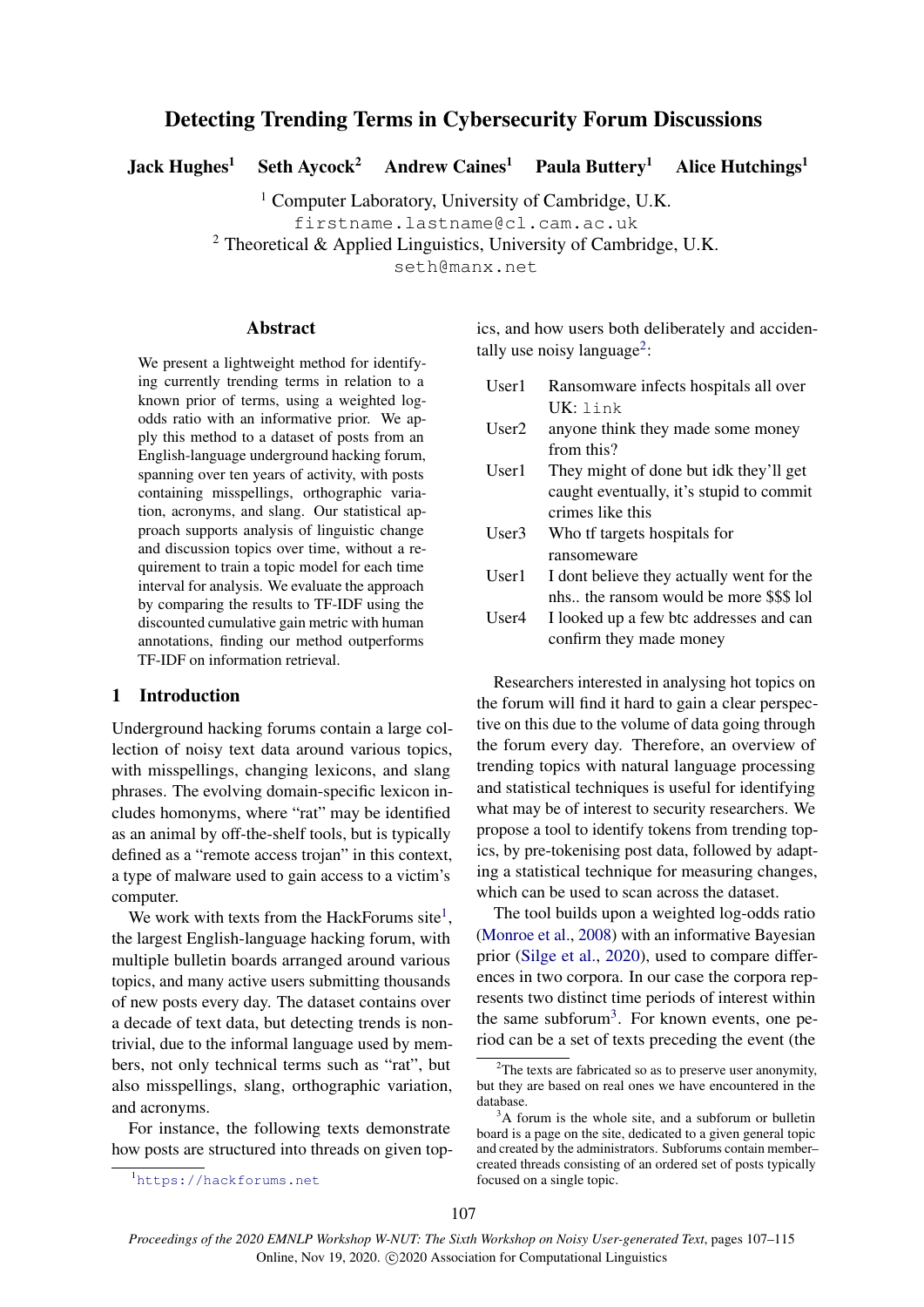prior) and the other period can be texts following the event (the target). Also, the tool can be used for live listings of trending terms in the present day, by comparing new posts against some fixed prior.

Our method identifies the relative importance of tokens to each time period. The log-odds ratio indicates whether terms are more likely to appear in a given corpus over others. A log-odds score is higher for terms that are both unique and more frequent to a given period. Other NLP methods require the removal of pre-defined stopwords. However, for our approach, as stopwords have a similar distribution across both time periods, they will have a low log-odds score and rank.

The tool looks at "bursty" events: for a token to be trending, frequency of the token should be significantly different between the prior and target periods, and be more frequent than other terms in the target period. For identifying topics, our method uses a feature-pivot approach (a topic is a cluster of keywords) over a document-pivot approach (a topic is a cluster of documents). The latter may struggle with documents about multiple topics, whereas the former may incorrectly identify correlations between words as topics.

A major challenge in developing the tool is that it is to be used on a large dataset of noisy data, for exploring the evolution of underground hacking forums. We take mitigating steps such as storing the pre-tokenised and part-of-speech tagged text, to decrease computation time for longitudinal analysis. While we focus on a cybercrime context, we note this type of data has similarities to Twitter data: short posts, and informal language. However, while Twitter data has some minimal inter-tweet connections through hashtags, quoting comments and replies, forums have a rigid discussion-based structure set by the forum administrators.

Our contributions are:

- We adapt a technique used for capturing the linguistic changes between two corpora, to be used as a trending topics tool for temporal analysis of data.
- We show the application of this trending topics tool in the context of cybercrime research.

# 2 Related work

# 2.1 TF-IDF

Term-frequency inverse-document-frequency (TF-IDF) (Spärck Jones, [1972\)](#page-8-2) identifies common terms

in a document, but not common across all documents. This technique provides a mechanism for ranking tokens which are "important" to a document. However, forum text is noisy, with varying spelling of words and creative use of punctuation. While TF-IDF is a popular NLP technique, use on forum data would require stemming or lemmatisation, and defining a document either as individual posts, or a thread of posts, for best performance.

# 2.2 LDA

TF-IDF assumes each document is based on a single topic, although with forum data, posts and threads may discuss several topics. LDA [\(Blei et al.,](#page-7-0) [2003\)](#page-7-0) takes a different approach by assuming each document is built from a number of topics, with one primary topic, by learning a distribution of terms in topics. Similar to TF-IDF, this method also requires finding a suitable tokenisation approach and representation of a document. Also, while LDA learns a distribution of terms in topics, this is not as lightweight computationally as TF-IDF.

#### 2.3 Trending Topic Techniques

TF-IDF and LDA are both commonly used, but these both have limitations, and improved models have been proposed.

Burst and dynamic topic models have been used for detecting trending topics, including a burst model proposed by [Kleinberg](#page-7-1) [\(2003\)](#page-7-1), and [Taka](#page-8-3)[hashi et al.](#page-8-3) [\(2012\)](#page-8-3); [Koike et al.](#page-8-4) [\(2013\)](#page-8-4) who combine Kleinberg's burst model with a dynamic topic model. While these approaches measure frequency changes over time to detect bursts, we use a different approach similar to "two-point trends" discussed by [Kleinberg](#page-7-2) [\(2016\)](#page-7-2) with "rising" and "falling" words. In addition, we use a Bayesian approach instead of measuring absolute change.

[Aiello et al.](#page-7-3) [\(2013\)](#page-7-3) explored common NLP methods for detecting trending topics on Twitter, related to major events which differ in time scale and topic churn rates, and suggest later work should look at topics evolving in parallel. They found n-gram cooccurrence (groups of words typically appearing in the same document), and  $DF-IDF_t$  topic ranking (an adaptation of TF-IDF to look for common topics unique to a given time period in comparison to prior time periods) to perform the best. They also boosted the score of proper nouns in their approach, finding these are useful keywords for trending topics.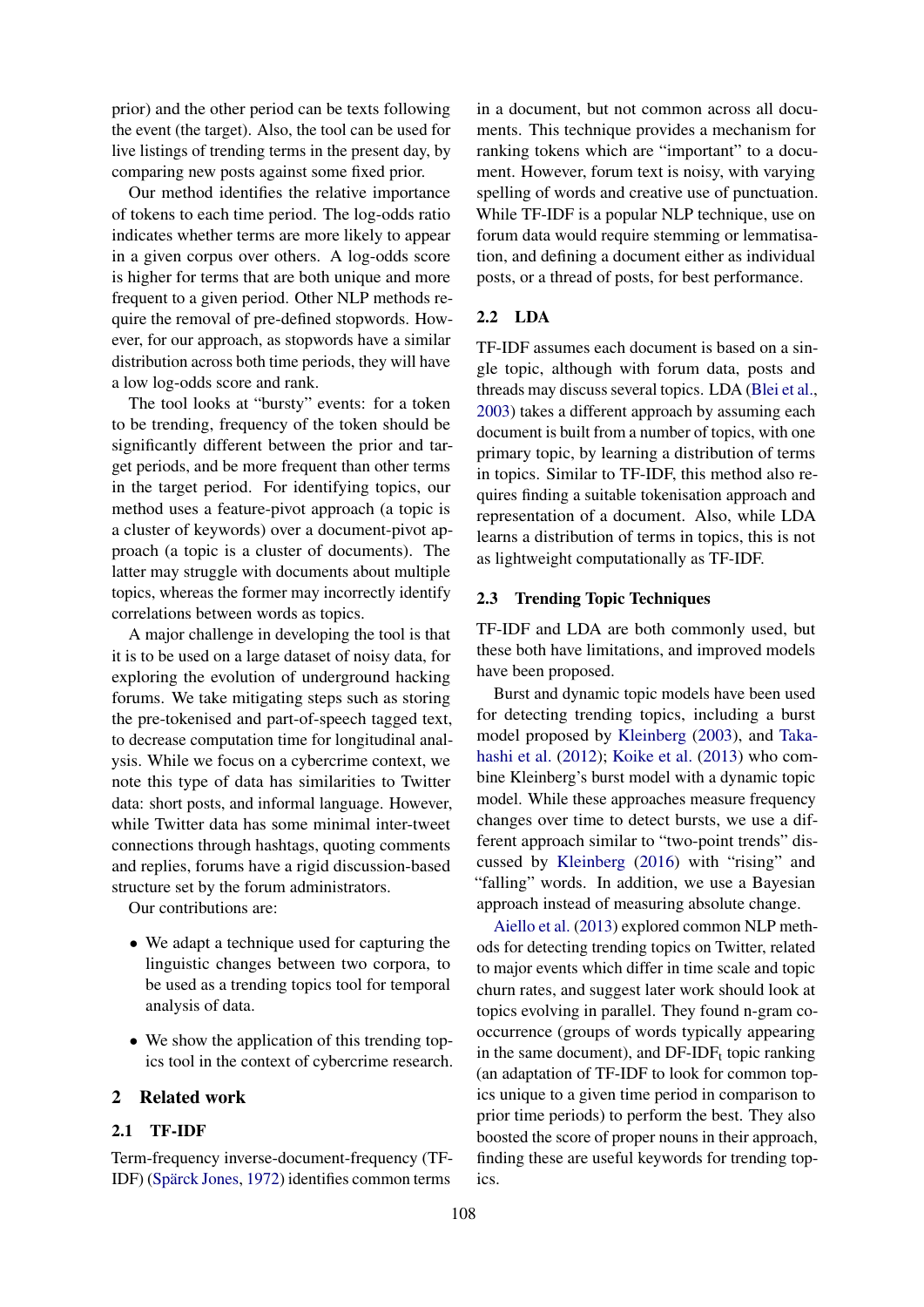Follow-up work by [Martin et al.](#page-8-5) [\(2015\)](#page-8-5) detected bursts of phrases for a topic detection system, using  $DF-IDF_t$  to group co-occurring bursty phrases, followed by topic ranking, using the apriori algorithm. They also look at windowing, where events which are focused on real-time activity (e.g sports) have a smaller window of activity, with greater topic recall than longer topics (e.g. politics) with discussions continuing after events. Super Tuesday (the Tuesday in which many US states hold their primary elections) performed better with fewer prior tweets as this was a longer event, than others which performed better with a longer window.

Previous research has focused on static snapshots of events, whereas [Shamma et al.](#page-8-6) [\(2011\)](#page-8-6) used temporal analysis to identify both peaky and persistent topics. Trending topics tools which are sensitive to noise may only detect peaky topics over persistent topics. They used normalised term frequency, with the number of tweets containing the word, rather than the number of times a word is used, and the peaks look at terms particular to an exact window of time. Persistence looks at peaks of normalised term frequency, assuming these terms have not been used before, and have been used more frequently afterwards.

While much of the literature focuses on detecting English-language trending topics, many cybercrime forums are not English-speaking, which can add complexity into analysis. Also, there are some cases where topic modelling may produce poor quality results, and could be refined with user feedback, which is explored by [Hu et al.](#page-7-4) [\(2014\)](#page-7-4) with iterating models (hierarchical-LDA trees).

### 2.4 Fightin' Words paper

[Monroe et al.](#page-8-0) [\(2008\)](#page-8-0) introduced a method for comparing lexical tokens used by two political parties. This uses a model-based approach, modelling terms as a function of political party, to compute the likelihood of terms used by a political party as log likelihoods ("log-odds"). They used an uninformative Dirichlet prior.

We adapt this method to time-based analysis, modelling terms as a function of time. We use an informative Bayes prior, which was used in the R tidylo library by [Silge et al.](#page-8-1) [\(2020\)](#page-8-1). While this method was initially used to compare two distinctly different political party news corpora, we adapt this to examine a longitudinal dataset to explore how a particular corpus has changed over time.

### 2.5 Named Entity Recognition

Our method uses a Bayesian approach to identifying trending topics, with filtering by noun phrases using a part-of-speech (PoS) tagger. However, an alternative approach may use named entity recognition to detect trending topics, and later, for extracting events from text. However, [Caines et al.](#page-7-5) [\(2018\)](#page-7-5) note named entity recognisers are trained on well-formed English text, and their performance is degraded with noisy text.

There has been prior work in using NER on noisy text, including with a shared challenge at W-NUT 2017 [\(Derczynski et al.,](#page-7-6) [2017\)](#page-7-6). One approach by [Aguilar et al.](#page-7-7) [\(2017\)](#page-7-7) used a convolutional neural network with both character-level and word-level features combined with contextual information, input into a bidirectional LSTM, for this task. [Jans](#page-7-8)[son and Liu](#page-7-8) [\(2017\)](#page-7-8) also used a bidirectional LSTM for word and character embeddings, but combined these with an LDA topic model.

Additionally, contextual data can be used to assist with this task. [Xing and Paul](#page-8-7) [\(2017\)](#page-8-7) combined word embeddings with Twitter network and geolocation data to improve the accuracy of NER. While we do not have access to this type of data about HackForums users, the forum structure provides hierarchy with administrator defined subforums, which could be used as a feature to combine with embeddings.

# 2.6 Cybercrime trending topics

Work into trending topics in cybercrime has focused on identifying new threats, using data from tweets, blogs, and underground forums. This includes the creation of large-scale frameworks, such as [Sapienza et al.](#page-8-8) [\(2018\)](#page-8-8) who detect emerging threats across datasets, although this depends on annotations of known keywords. This is problematic for cybercrime research, due to the constantly changing lexicon.

[Behzadan et al.](#page-7-9) [\(2018\)](#page-7-9) released a tool to assist annotators in exploring Twitter data, with an annotated dataset of 21,000 tweets on cyber threats. However, this still requires manual identification of new terms.

Once a trending topic is identified, topic ranking is needed, to avoid overwhelming a user. This is used to highlight current important topics, including [Bose et al.](#page-7-10) [\(2019\)](#page-7-10) who use this to detect and flag known serious threats.

Also, other approaches such as PoS-tagging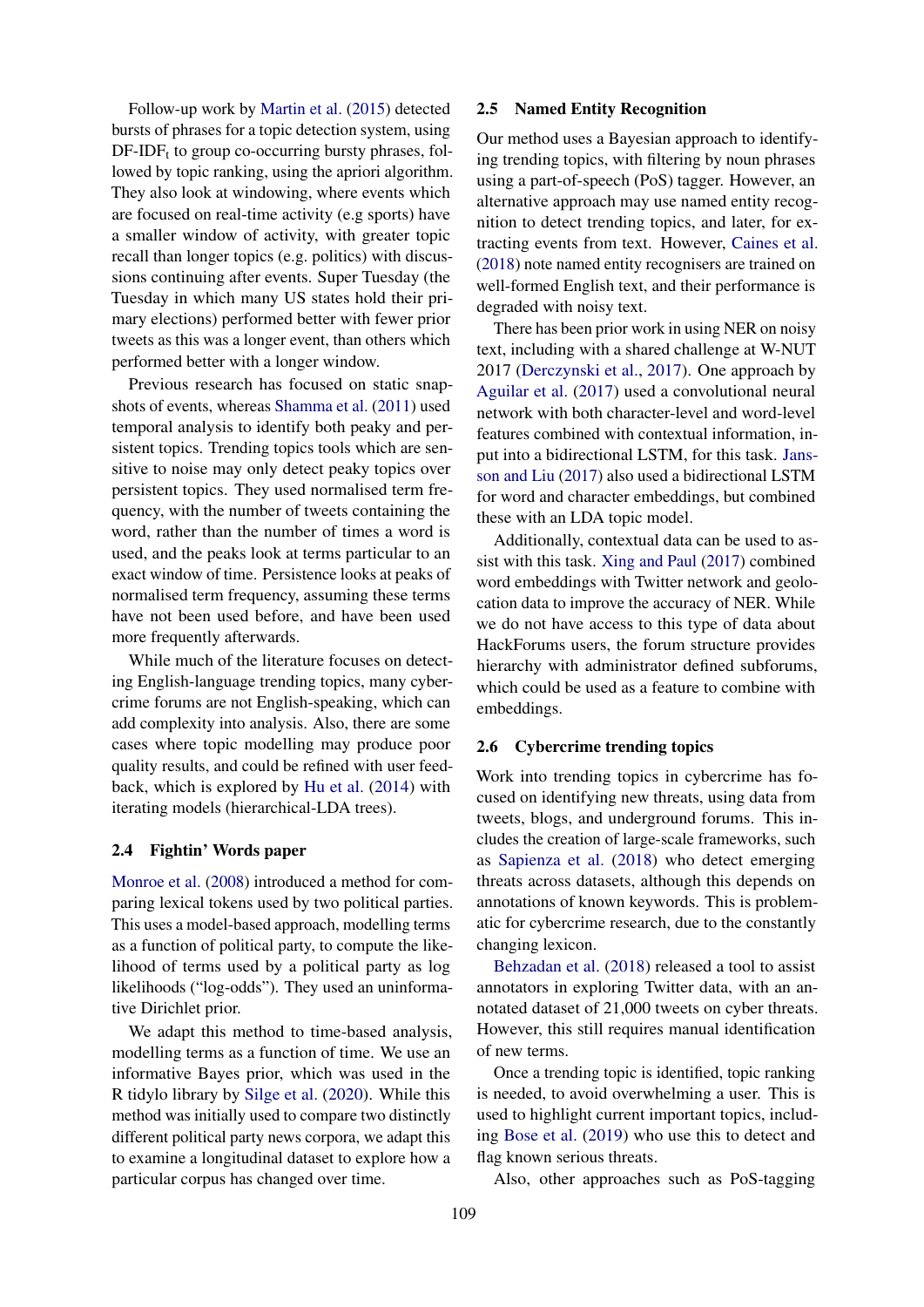and sentiment analysis have been used to identify threats, such as work by [Macdonald et al.](#page-8-9) [\(2015\)](#page-8-9), however there is a range of jargon used on the forum, with spelling variations and changes to meaning over time, which models would need to handle. There have been other approaches to look at trends on forums and marketplaces, including [Tavabi et al.](#page-8-10) [\(2019\)](#page-8-10) who use a large topic model to map the evolution of different forums as they evolve.

These communities also evolve over time, with changing meanings of words, and an evolving lexicon, which should be taken into account with longitudinal topic modelling. [Bhandari and Armstrong](#page-7-11) [\(2019\)](#page-7-11) have looked at subforums of Reddit to explore the use of high affinity terms used by communities, looking at how the semantics of these have changed.

# 3 Method

#### 3.1 Data

For our method, we use the CrimeBB dataset from the Cambridge Cybercrime Centre [\(Pastrana et al.,](#page-8-11) [2018b\)](#page-8-11), available for researcher use from the Cam-bridge Cybercrime Centre<sup>[4](#page-3-0)</sup>. CrimeBB contains posts scraped from 27 underground and dark web forums related to cybercrime, with over 13 years of post data. The database contains English, Russian, and German-language forums. Each forum is structured by subforums, which are based on general topics e.g. hacking methods or marketplace, and are defined by the forum administrators. Each subforum contains threads, which are an ordered collection of posts focusing on a defined topic set by the first post in the thread, such as a particular tutorial the author is sharing. Later posts can be providing a reply to the original first post, a reply to a later post by another user, or new information on the topic. While threads are typically focused on a particular topic, longer threads may become off-topic.

We selected HackForums from this dataset for our evaluation, which is an underground hacking forum discussing various aspects of hacking techniques. Our dataset contains over 190 administrator–curated subforums, with 4 million threads, and 42 million posts, created by over 630,000 members of the forum.

The method is selected due to the focus of the dataset: the data is "noisy", containing variations

of spelling (e.g., "ransomeware" instead of "ransomware"), orthography (e.g., "NK" and "nk" for North Korea), and length of posts (ranging from short replies "pm me" to longer in-depth tutorials). In addition, due to the size of the dataset, our method requires a lightweight approach in order to measure the evolution of trends and topics over time.

#### 3.2 Ethics

Ethics approval was granted from the department's ethics committee for this work. We used data collected from a publicly available forum, and could not gain informed consent from all members as this would be considered to be spamming. As we only analyse posts as a collective whole, rather than identifying individual posts, under the British Society of Criminology's Statement of Ethics, this falls outside of the requirement of informed consent. We also avoid publishing details that could identify individuals, including usernames and original post contents.

### 3.3 Tokenisation and pre-processing

We first remove chunks of the forum post text which are not the main content of posts, including quote, link, and code blocks. These are identified by using regular expressions to identify relevant markup blocks. This approach is specific to the dataset we use.

Secondly, we tokenise the lowercased forum post text, using TweetTokeniser in NLTK [\(Bird et al.,](#page-7-12) [2009\)](#page-7-12). This is suited to handling URLs and punctuation based emoticons in text. Note we do not remove a pre-defined list of stop words, however our Bayesian approach will decrease the relevance of a large number of very frequent words which appear equivalently in the prior and target texts.

Following this, we carry out PoS-tagging using spaCy [\(Honnibal and Montani,](#page-7-13) [2017\)](#page-7-13) to identify nouns and noun phrases in posts, which we filter results by. Note that we do not apply this step before calculating log-odds, as this would change the distribution of tokens used in a period, affecting the quality of results.

We store both the token counts and set of nouns for each post in the forum. These are stored separately for each subforum in HackForums. Note that we do not attempt to merge terms which may vary in their orthographic form – for instance acronyms or abbreviations with their full forms, spelling errors, and casing differences. It remains a matter

<span id="page-3-0"></span><sup>4</sup><https://www.cambridgecybercrime.uk>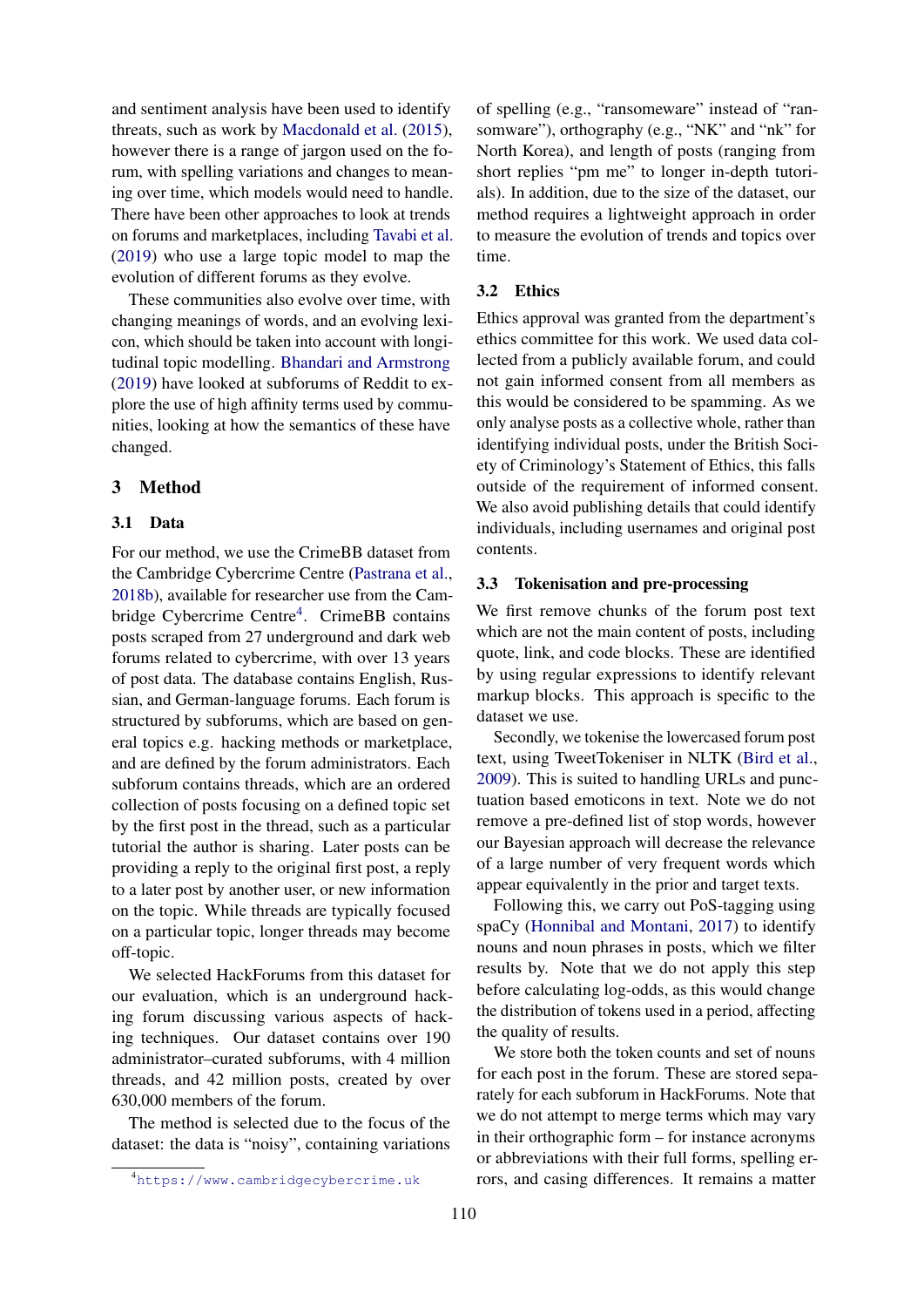for future investigation whether acronyms and abbreviations should always be associated with fully spelled-out forms, or whether they should be kept distinct because they represent different uses of the term. Secondly, we can introduce a spell-checker in future work to cluster misspelled words with their intended form, but this will need adaptation to the vocabulary of the cybersecurity domain. Finally, we do capture casing differences (e.g., "WannaCry" and "wannacry", and "NHS" and "nhs") because all texts are lower-cased before tokenisation.

### 3.4 Windowing: Prior and Target

The method requires the selection of two time windows: a prior and target period. The prior period is used to learn a distribution of terms used, as a comparator for the target period. The size and placement of windows can be varied depending on the desired results: long-term trend detection would have a longer, and more distant, target window than for short-term trend detection.

These windows should be selected depending on the dataset used and research questions. If the prior window and target window overlap the same event, then these terms will appear in both windows with a similar frequency, and will therefore have low log-odds. If the prior and target window are too far apart, then the prior may not be representative, leading to poor quality results. Also, if a topic is re-trending, and the previous trending period falls in the prior, then this may affect whether a term appears to be trending.

### 3.5 Overview of the log-odds method

Our approach uses a method implemented in the tidylo R library by [Silge et al.](#page-8-1) [\(2020\)](#page-8-1), which we have re-implemented in Python for compatibility with other tools. The tidylo R library uses an informative prior Bayesian approach, instead of the Dirichlet uninformative prior used by [Monroe et al.](#page-8-0) [\(2008\)](#page-8-0). A later version of the tidylo library added support for the uninformative prior. However, we chose to continue using the Bayesian approach as our time-based application of the tool is suited to using an informative prior.

We adapt this approach, created for comparing two corpora, to detect trending tokens. Instead of selecting corpora by pre-existing classes, we choose prior and target time windows, to find terms which are more likely to appear in the prior or target period. Each period is represented as a "bagof-words", for all posts in the selected period.

This Bayesian approach is shown in the following series of equations, based upon the tidylo implementation.

For the corpus (combined set of posts in both periods) y, we define  $y_w$  as the frequency of token w, and  $y_{wi}$  as the frequency of the token w in period  $i. n$  is the sum of frequencies of tokens across all periods, and  $n_i$  is the sum of frequencies of tokens in the period  $i$ .

First, we calculate  $\omega_{wi}$ , the odds of each token appearing in period i, and  $\omega_w$ , the odds of each token appearing the corpus:

$$
\omega_{wi} = \frac{y_{wi}}{n_i - y_{wi}}
$$
 (1)

$$
\omega_w = \frac{y_w}{n - y_w} \tag{2}
$$

Secondly, we calculate  $\delta_{wi}$ , the log odds ratio to compare the usage of the token  $w$  in period  $i$  to the whole corpus:

$$
\delta_{wi} = \log \omega_{wi} - \log \omega_{w} \tag{3}
$$

Thirdly, we calculate the variance of our estimate,  $\sigma_{wi}^2$ :

$$
\sigma_{wi}^2 = \frac{1}{y_{wi}} + \frac{1}{y_w} \tag{4}
$$

Finally, we calculate the log odds score  $\zeta_{wi}$  for each token  $w$  in period  $i$ :

$$
\zeta_{wi} = \frac{\delta_{wi}}{\sqrt{\sigma_{wi}^2}}\tag{5}
$$

Depending on when the prior and target time windows occur, the tool will either pick up short or long term trending tokens.

#### 4 Evaluation

We evaluate the results of the tool by carrying out an information retrieval task with human annotators. We compare the log-odds approach with TF-IDF using discounted cumulative gain and the human annotations as a ground-truth ranking of identified terms. We use both a known cybersecurity event to define our target window, as well as a randomly-selected target window.

### 4.1 Trending Event Selection

Within CrimeBB, we selected HackForums, as this is widely studied in prior cybercrime literature [\(Pas](#page-8-12)[trana et al.,](#page-8-12) [2018a,](#page-8-12)[b;](#page-8-11) [Bhalerao et al.,](#page-7-14) [2019\)](#page-7-14).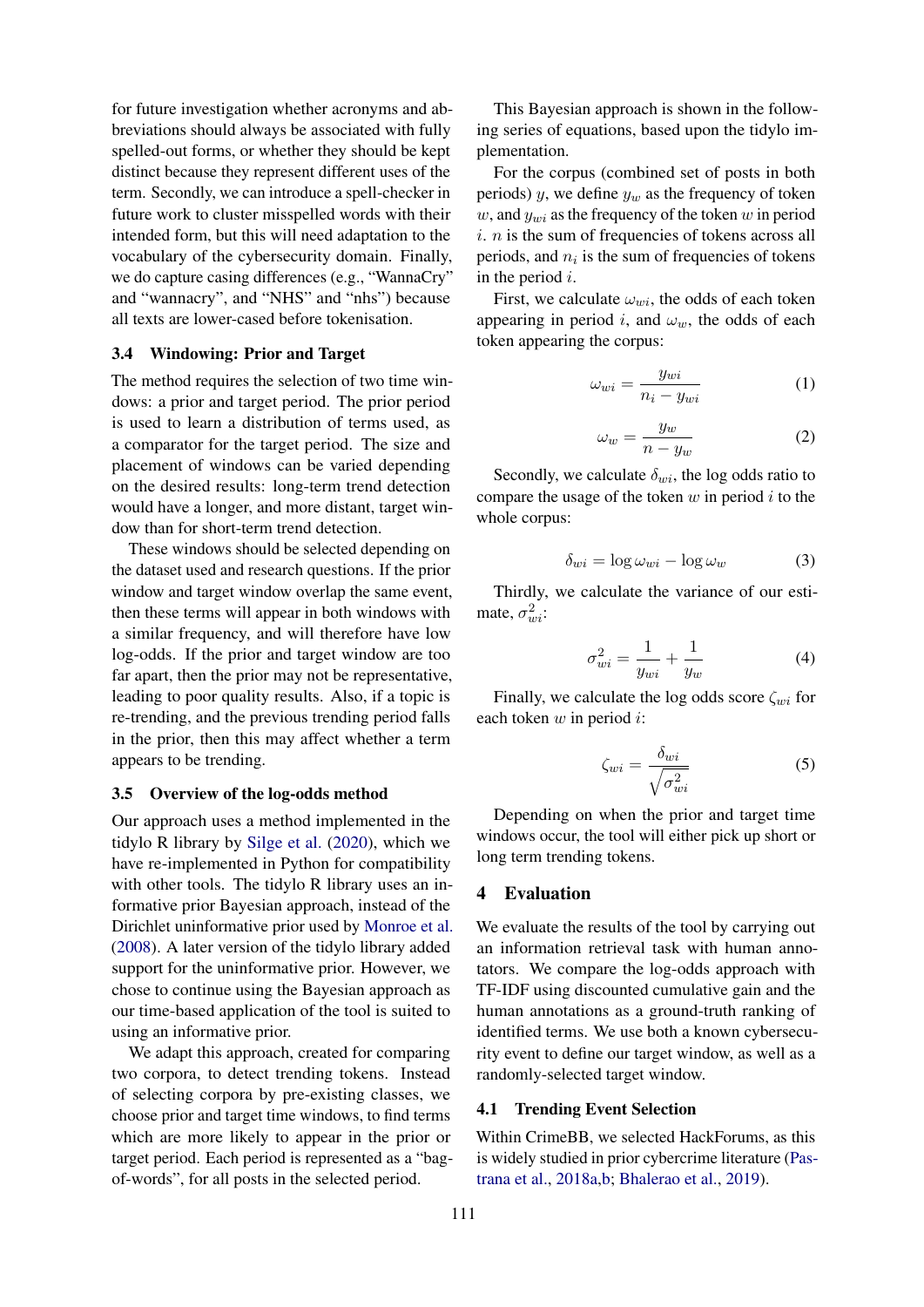First, for the known event we selected the spread of WannaCry in the year 2017. WannaCry is a type of ransomware, which encrypts data until the victim pays a ransom. WannaCry spreads through vulnerable computer systems, instead of directly targeting specific entities, where these systems have not previously updated their systems to patch this issue. One of the largest organisations affected by this attack was the National Health Service (NHS), the universal public healthcare system in the UK. We selected this event as we anticipated it would have been extensively covered on the forum. Indeed, it was later revealed that the individual who was instrumental in stopping the spread of WannaCry had formerly been an active forum member [\(Krebs,](#page-8-13) [2017\)](#page-8-13).

The incident within the NHS began on Friday 12 May 2017 [\(Smart,](#page-8-14) [2018\)](#page-8-14), which we select as the start of the 7 day window for our analysis. We selected the "News and Happenings" subforum with a prior period of 2017-04-12 to 2017-04-18 and a target period of 2017-05-12 to 2017-05-18. The prior contains 404 posts, and the target contains 470 posts.

Secondly, we randomly selected a subforum, "Monetizing Techniques", and a random date range for the target (2016-12-23 to 2016-12-29 for the target, and a week in the previous month for the prior: 2016-11-23 to 2016-11-29). The prior contains 195 posts and the target contains 295 posts.

#### 4.2 Log-odds and TF-IDF Results

We compare our approach to TF-IDF for topic ranking, using a similar approach to log-odds. This includes creating two TF-IDF "documents" as the set of posts for a given period (e.g. prior or target), as this is similar to the current method (frequent terms in the period but not frequent across all periods). We use the same tokenisation and pre-processing approach as the log-odds tool, to provide direct comparison. We selected TF-IDF, as it is a lightweight technique for topic ranking and detection.

For each event and technique, we plotted the top 10 tokens for the prior and target periods. For the "WannaCry" event, Figures [1](#page-5-0) and [2](#page-5-1) show the top tokens and scores for the prior and target periods. The results of the log-odds tool for the target period all contain tokens related to the WannaCry ransomware event. While TF-IDF also includes tokens related to the WannaCry ransomware event,

it additionally contains terms related to different events (e.g., "notebook", "pirates", and "sharing"). Figures [3](#page-5-2) and [4](#page-6-0) show the top tokens and scores for the randomly selected event.

<span id="page-5-0"></span>

Figure 1: WannaCry Event with log-odds

<span id="page-5-1"></span>

Figure 2: WannaCry Event with TF-IDF

<span id="page-5-2"></span>

Figure 3: Random Event with log-odds

#### 4.3 Annotation Task

First, we generated a list of ranked terms from both the tool and from TF-IDF, selecting the union of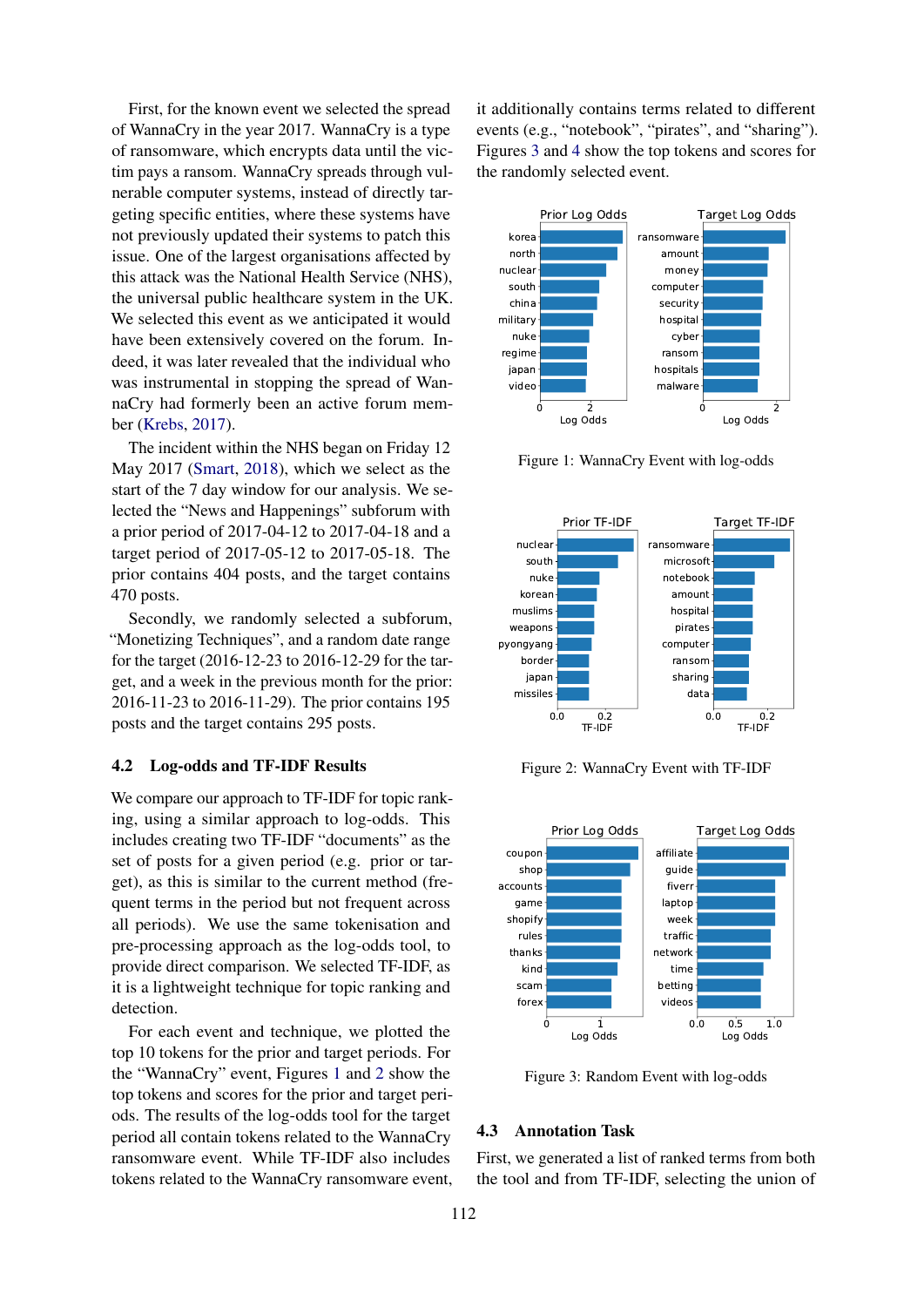<span id="page-6-0"></span>

Figure 4: Random Event with TF-IDF

the top 10 terms of each event.

For the WannaCry event, these were: amount, computer, cyber, data, hospital, hospitals, malware, microsoft, money, notebook, pirates, ransom, ransomware, security, sharing.

For the randomly selected event, these were: affiliate, betting, burst, fiverr, guide, imdb, laptop, mining, movie, movies, network, time, traffic, videos, week.

For each event, we presented the three annotators with each post from the prior and target periods with the accompanying tags. The annotators selected the most salient tags for each post, leaving posts not annotated if there were no suitable salient tags. We measured inter-annotator agreement using multinomial Krippendorff's alpha with the MASI distance metric of sets [\(Passonneau,](#page-8-15) [2006\)](#page-8-15) for comparison, finding an overall agreement of 0.833.

### 4.4 Discounted Cumulative Gain

<sup>0.0</sup> <sup>0.1</sup>  $^{0.2}$  <sup>0.0</sup> <sup>0.1</sup>  $^{0.2}$  <sup>0.2</sup>  $^{0.0}$   $^{0.1}_{\text{Th-DF}}$ <br>igure 4: Random Event with TF-IDF<br>igure 4: Random Event with TF-IDF<br>1 lemma of each event.<br>example, where, data, hospital, notebook, pirates, ransom,<br>no Using our annotations combined using majority voting, we compared the ranking of the log-odds tool against TF-IDF, using normalised discounted cumulative gain (Järvelin and Kekäläinen, [2002\)](#page-7-15). This is a metric used to evaluate the usefulness of a ranking of a list, by measuring the quality (salience) of tokens returned from the tool. We use discounted cumulative gain with the annotations of salient tokens, as the metric increases the weight of errors towards the top of the ranked list, compared to other rank correlation measures, such as Kendall's tau. Additionally, we do not have ground truth information on the ordering of all tokens.

For the WannaCry event, our log-odds tool scored 0.979 compared to TF-IDF of 0.877. For the random event, the log-odds tool scored 0.978 compared to TF-IDF of 0.753.

For both events, the log-odds tool had a greater discounted cumulative gain score than the TF-IDF approach, finding the ranking of terms provided by the log-odds tool produced more relevant salient terms than the TF-IDF method, for our forum dataset.

# 5 Discussion

Detecting trending topics on noisy social media data is not a new problem for information retrieval and NLP. However, we believe our application of an existing statistical method onto a longitudinal dataset provides a novel lightweight approach to detecting trending terms, which returns terms of more relevance than TF-IDF, and remains computationally less expensive than topic modelling such as LDA.

This work provided an initial step towards detecting temporal linguistic changes over time, by preprocessing text data, followed by using a Bayesian approach with a moving prior and target window depending on whether a user is observing short or long term trends. While our method does not identify the relevant windows itself, the tool can be combined with trending topic detection techniques to identify lexically distinct events, where some terms may re-trend.

Having shown that the statistical model is strong, and using a Bayesian approach can support new and evolving slang in the dataset without fine tuning a language model, we recognise that there are ways to further improve the NLP of cybersecurity forum texts. For instance, we can improve preprocessing in order to better deal with noisy texts: this includes the detection of misspellings, orthographic variation, acronyms and abbreviation, and deliberate obfuscation such as leetspeak. In addition, we can start to incorporate the detection of multiword expressions and named entity recognition techniques for noisy language, since both are likely to be of interest to researchers analysing language use in cybersecurity forums.

In future work we aim to increase understanding of the evolution of forums, changing language over time, and the changing topics of discussion by forum members. We also aim to automatically detect and extract events in the CrimeBB dataset. Although we have focused on analysing forum data, the tool can be used to explore trends in other cor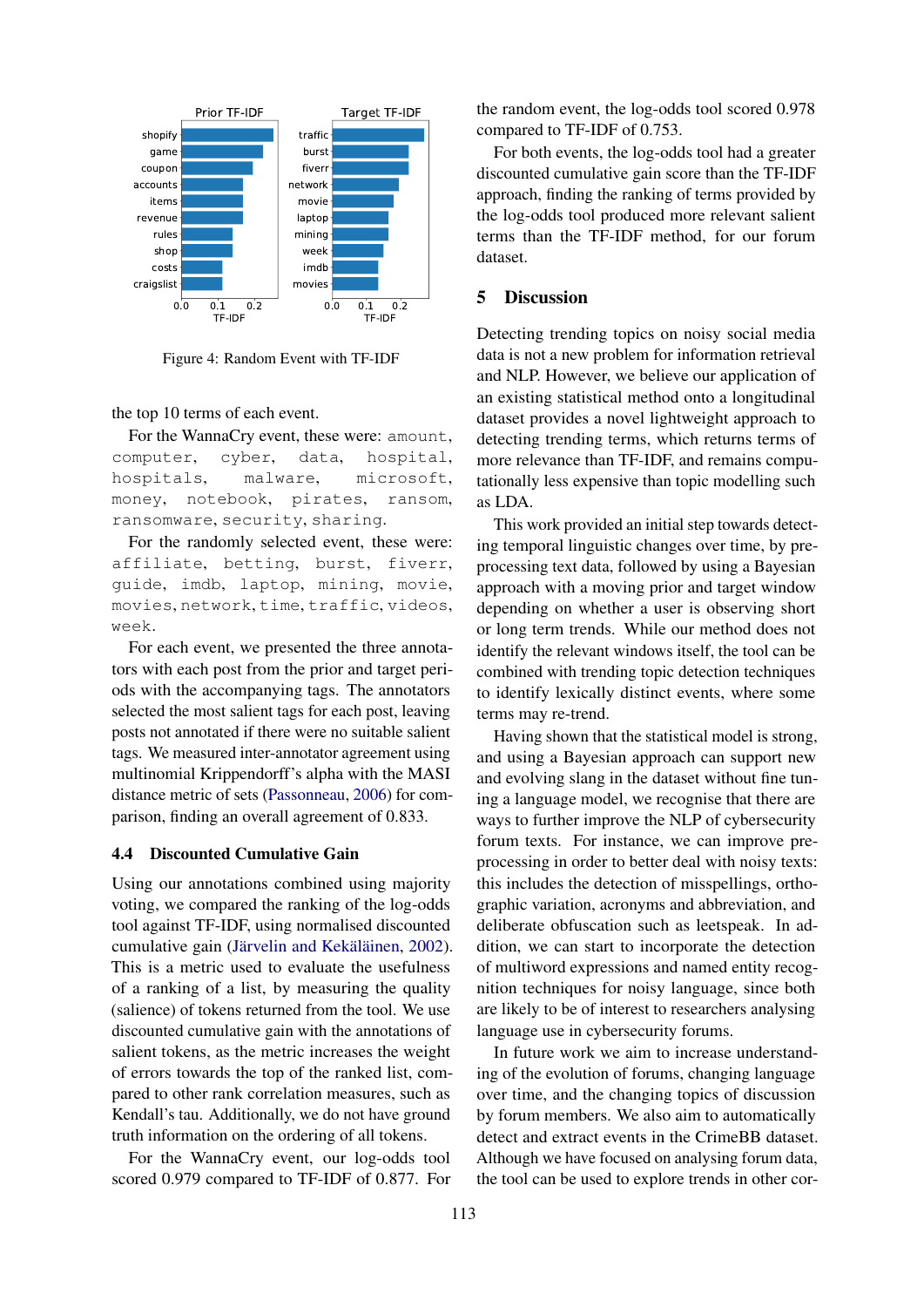pora. In future work, we plan to use this approach to analyse how spam emails have changed following the COVID-19 pandemic.

# 6 Conclusion

In this work, we presented a new use-case for the log-odds tool introduced by [Monroe et al.](#page-8-0) [\(2008\)](#page-8-0) and implemented in the tidylo R library by [Silge](#page-8-1) [et al.](#page-8-1) [\(2020\)](#page-8-1), for detecting trending terms in longitudinal historical noisy text data of an underground hacking forum. The tool can be used for both detecting short term and long term trends depending on the time windowing and separation of windows selected. Using annotations of salient terms during both discussion of WannaCry, and a randomly chosen duration, we found our approach to produce more relevant salient terms over TF-IDF.

#### Acknowledgments

We thank the Cambridge Cybercrime Centre for access to the CrimeBB dataset. We also thank our colleagues at the Cambridge Cybercrime Centre. This work was supported by the Economic and Social Research Council (ESRC), grant number ES/T008466/1. The third and fourth authors are supported by Cambridge Assessment, University of Cambridge.

### References

- <span id="page-7-7"></span>Gustavo Aguilar, Suraj Maharjan, Adrian Pastor López-Monroy, and Thamar Solorio. 2017. [A multi-task ap](https://doi.org/10.18653/v1/W17-4419)[proach for named entity recognition in social media](https://doi.org/10.18653/v1/W17-4419) [data.](https://doi.org/10.18653/v1/W17-4419) In *Proceedings of the 3rd Workshop on Noisy User-generated Text*, pages 148–153, Copenhagen, Denmark. Association for Computational Linguistics.
- <span id="page-7-3"></span>Luca Maria Aiello, Georgios Petkos, Carlos Martin, David Corney, Symeon Papadopoulos, Ryan Skraba, Ayse Goker, Ioannis Kompatsiaris, and Alejandro Jaimes. 2013. [Sensing Trending Topics in Twit](https://doi.org/10.1109/TMM.2013.2265080)[ter.](https://doi.org/10.1109/TMM.2013.2265080) *IEEE Transactions on Multimedia*, 15(6):1268– 1282.
- <span id="page-7-9"></span>Vahid Behzadan, Carlos Aguirre, Avishek Bose, and William Hsu. 2018. [Corpus and Deep Learning Clas](https://doi.org/10.1109/BigData.2018.8622506)[sifier for Collection of Cyber Threat Indicators in](https://doi.org/10.1109/BigData.2018.8622506) [Twitter Stream.](https://doi.org/10.1109/BigData.2018.8622506) In *2018 IEEE International Conference on Big Data (Big Data)*, pages 5002–5007, Seattle, WA, USA. IEEE.
- <span id="page-7-14"></span>R. Bhalerao, M. Aliapoulios, I. Shumailov, S. Afroz, and D. McCoy. 2019. [Mapping the underground:](https://doi.org/10.1109/eCrime47957.2019.9037582) [Supervised discovery of cybercrime supply chains.](https://doi.org/10.1109/eCrime47957.2019.9037582) In *2019 APWG Symposium on Electronic Crime Research (eCrime)*, pages 1–16.
- <span id="page-7-11"></span>Abhinav Bhandari and Caitrin Armstrong. 2019. [Tkol,](https://doi.org/10.18653/v1/D19-5508) [httt, and r/radiohead: High affinity terms in Reddit](https://doi.org/10.18653/v1/D19-5508) [communities.](https://doi.org/10.18653/v1/D19-5508) In *Proceedings of the 5th Workshop on Noisy User-generated Text (W-NUT 2019)*, pages 57–67, Hong Kong, China. Association for Computational Linguistics.
- <span id="page-7-12"></span>Steven Bird, Edward Loper, and Ewan Klein. 2009. *Natural Language Processing with Python*. O'Reilly Media Inc.
- <span id="page-7-0"></span>David M. Blei, Andrew Y. Ng, and Michael I. Jordan. 2003. Latent dirichlet allocation. *J. Mach. Learn. Res.*, 3:993–1022.
- <span id="page-7-10"></span>Avishek Bose, Vahid Behzadan, Carlos Aguirre, and William H. Hsu. 2019. [A novel approach for detec](https://doi.org/10.1145/3341161.3344379)[tion and ranking of trendy and emerging cyber threat](https://doi.org/10.1145/3341161.3344379) [events in twitter streams.](https://doi.org/10.1145/3341161.3344379) In *Proceedings of the 2019 IEEE/ACM International Conference on Advances in Social Networks Analysis and Mining*, ASONAM '19, page 871–878, New York, NY, USA. Association for Computing Machinery.
- <span id="page-7-5"></span>Andrew Caines, Sergio Pastrana, Alice Hutchings, and Paula J. Buttery. 2018. [Automatically identifying](https://doi.org/10.1186/s40163-018-0094-4) [the function and intent of posts in underground fo](https://doi.org/10.1186/s40163-018-0094-4)[rums.](https://doi.org/10.1186/s40163-018-0094-4) *Crime Science*, 7(1):19.
- <span id="page-7-6"></span>Leon Derczynski, Eric Nichols, Marieke van Erp, and Nut Limsopatham. 2017. [Results of the WNUT2017](https://doi.org/10.18653/v1/W17-4418) [shared task on novel and emerging entity recogni](https://doi.org/10.18653/v1/W17-4418)[tion.](https://doi.org/10.18653/v1/W17-4418) In *Proceedings of the 3rd Workshop on Noisy User-generated Text*, pages 140–147, Copenhagen, Denmark. Association for Computational Linguistics.
- <span id="page-7-13"></span>Matthew Honnibal and Ines Montani. 2017. [spaCy 2:](https://github.com/explosion/spaCy) [Natural language understanding with Bloom embed](https://github.com/explosion/spaCy)[dings, convolutional neural networks and incremen](https://github.com/explosion/spaCy)[tal parsing.](https://github.com/explosion/spaCy)
- <span id="page-7-4"></span>Yuening Hu, Jordan Boyd-Graber, Brianna Satinoff, and Alison Smith. 2014. [Interactive topic modeling.](https://doi.org/10.1007/s10994-013-5413-0) *Machine Learning*, 95(3):423–469.
- <span id="page-7-8"></span>Patrick Jansson and Shuhua Liu. 2017. [Distributed rep](https://doi.org/10.18653/v1/W17-4420)[resentation, LDA topic modelling and deep learning](https://doi.org/10.18653/v1/W17-4420) [for emerging named entity recognition from social](https://doi.org/10.18653/v1/W17-4420) [media.](https://doi.org/10.18653/v1/W17-4420) In *Proceedings of the 3rd Workshop on Noisy User-generated Text*, pages 154–159, Copenhagen, Denmark. Association for Computational Linguistics.
- <span id="page-7-15"></span>Kalervo Järvelin and Jaana Kekäläinen. 2002. [Cumu](https://doi.org/10.1145/582415.582418)[lated gain-based evaluation of ir techniques.](https://doi.org/10.1145/582415.582418) *ACM Trans. Inf. Syst.*, 20(4):422–446.
- <span id="page-7-1"></span>Jon Kleinberg. 2003. [Bursty and Hierarchical Struc](https://doi.org/10.1023/A:1024940629314)[ture in Streams.](https://doi.org/10.1023/A:1024940629314) *Data Mining and Knowledge Discovery*, 7(4):373–397.
- <span id="page-7-2"></span>Jon Kleinberg. 2016. *[Temporal Dynamics of On-](https://doi.org/10.1007/978-3-540-28608-0_11)[Line Information Streams](https://doi.org/10.1007/978-3-540-28608-0_11)*, pages 221–238. Springer Berlin Heidelberg, Berlin, Heidelberg.